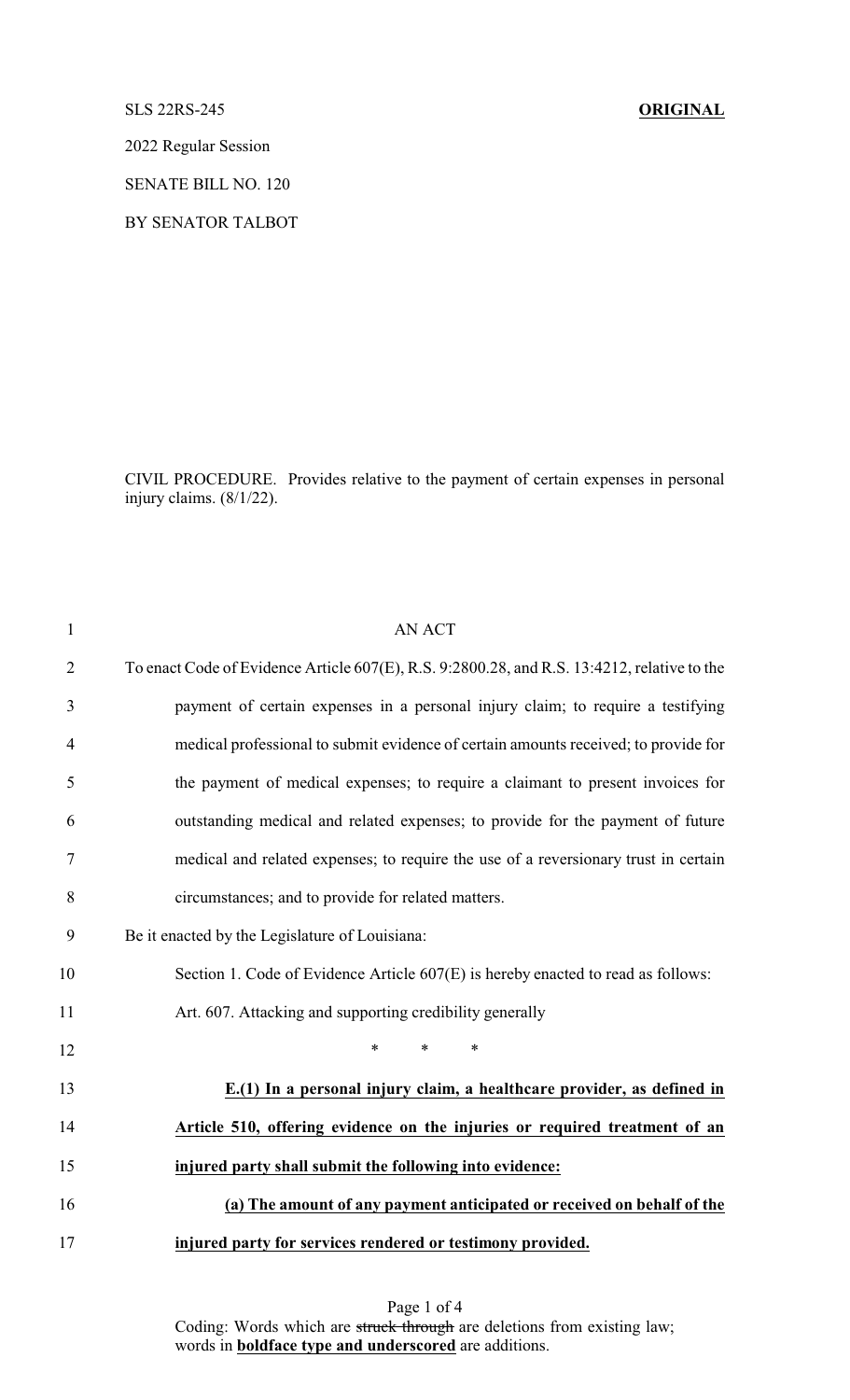| $\mathbf{1}$   | (b) The total amount of payments received in the previous four years for           |
|----------------|------------------------------------------------------------------------------------|
| $\overline{2}$ | testimony provided or services rendered to a party involved in a personal injury   |
| 3              | case wherein the healthcare provider testified.                                    |
| 4              | (2) For purposes of this Paragraph, any payment received by an entity              |
| 5              | in which an individual healthcare provider has an ownership interest shall be      |
| 6              | deemed to have been received fully by the healthcare provider individually.        |
| 7              | Section 2. R.S. 9:2800.28 is hereby enacted to read as follows:                    |
| 8              | §2800.28. Payment of medical expenses; personal injury; liability                  |
| 9              | A. When an injured person makes written demand on another seeking                  |
| 10             | reimbursement of medical and related expenses incurred due to personal injury,     |
| 11             | the injured person shall present to the person upon whom demand is made all        |
| 12             | invoices for medical and related expenses received or outstanding on or after      |
| 13             | the date demand is made. The adverse party may make payment directly to the        |
| 14             | invoicing medical provider within sixty days of the receipt of the invoice. If the |
| 15             | adverse party does not make payment within sixty days, the injured person may      |
| 16             | thereafter make payment.                                                           |
| 17             | B. Any payment made pursuant to this Section shall not be an admission             |
| 18             | of liability.                                                                      |
| 19             | Section 3. R.S. 13:4212 is hereby enacted to read as follows:                      |
| 20             | §4212. Reversionary trust                                                          |
| 21             | A. If a party is held liable for damages for personal injury and the court         |
| 22             | determines that the claimant is in need of future medical and related benefits     |
| 23             | in the amount of at least fifty thousand dollars, the court shall order that the   |
| 24             | amount due for future medical care and related benefits be paid through a          |
| 25             | reversionary medical trust.                                                        |
| 26             | B. The trust shall be established by the liable party and administered for         |
| 27             | the benefit of claimants entitled to medical care and related benefits that may    |
| 28             | be incurred subsequent to judgment. Amounts due for medical care and related       |
| 29             | benefits shall be paid from the reversionary medical trust directly to the         |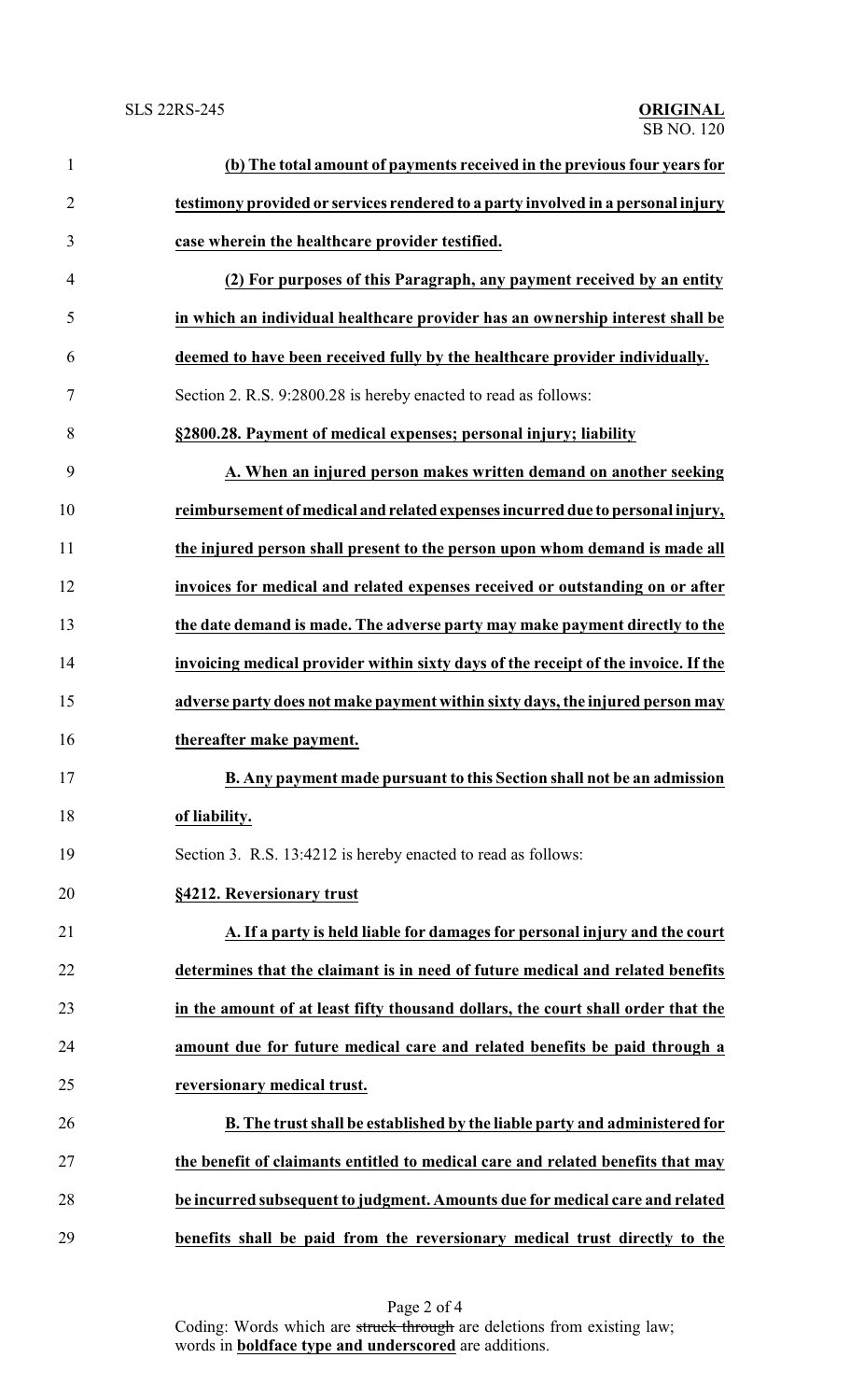| $\mathbf{1}$   | provider as they are incurred. In submitting requests for payment, the claimant   |
|----------------|-----------------------------------------------------------------------------------|
| $\overline{2}$ | shall submit the original invoices.                                               |
| 3              | C. The trustee shall review all invoices received for future medical care         |
| $\overline{4}$ | and related benefits, prepare vouchers or warrants, and evaluate and settle       |
| 5              | claims related to the payment of future medical care and related benefits. The    |
| 6              | trustee shall have the same fiduciary duties as imposed upon a trustee by the     |
| $\tau$         | Louisiana Trust Code.                                                             |
| 8              | D. Upon the death of the claimant or upon the termination of the trust            |
| 9              | as provided in the trust instrument, any funds remaining in the reversionary      |
| 10             | trust shall revert to the party that established the trust.                       |
| 11             | E. No provision of this Section shall limit the rights of claimants to            |
| 12             | contract with respect to attorney fees and costs.                                 |
| 13             | F. "Reversionary medical trust" means a trust established for the                 |
| 14             | exclusive benefit of the claimant to pay the medical care and related benefits as |
| 15             | they accrue, including without limitation reasonable and necessary amounts for    |
| 16             | all diagnosis, cure, mitigation, or treatment of any disease or condition from    |
| 17             | which the injured person suffers as a result of the injuries, and the sequelae    |
| 18             | thereof, sustained by the claimant on the date the injury was sustained.          |
|                |                                                                                   |

The original instrument and the following digest, which constitutes no part of the legislative instrument, were prepared by Lebra R. Bias.

## DIGEST

SB 120 Original 2022 Regular Session Talbot

Proposed law requires that in a personal injuryclaim, a healthcare provider offering evidence on the injuries or required treatment of an injured party submit into evidence the amount of any payment anticipated or received on behalf of the injured party for services rendered or testimony provided and the total amount of payments received in the previous four years for testimony provided or services rendered to a party involved in a personal injury case wherein the healthcare provider testified.

Proposed law further provides that any payment received by an entity in which an individual healthcare provider has an ownership interest shall be deemed to have been received fully by the healthcare provider individually.

Proposed law provides that when an injured person makes written demand on another seeking reimbursement of medical and related expenses incurred due to personal injury, the injured person shall present all invoices for medical and related expenses received or outstanding on or after the date demand is made.

Page 3 of 4

Coding: Words which are struck through are deletions from existing law; words in **boldface type and underscored** are additions.